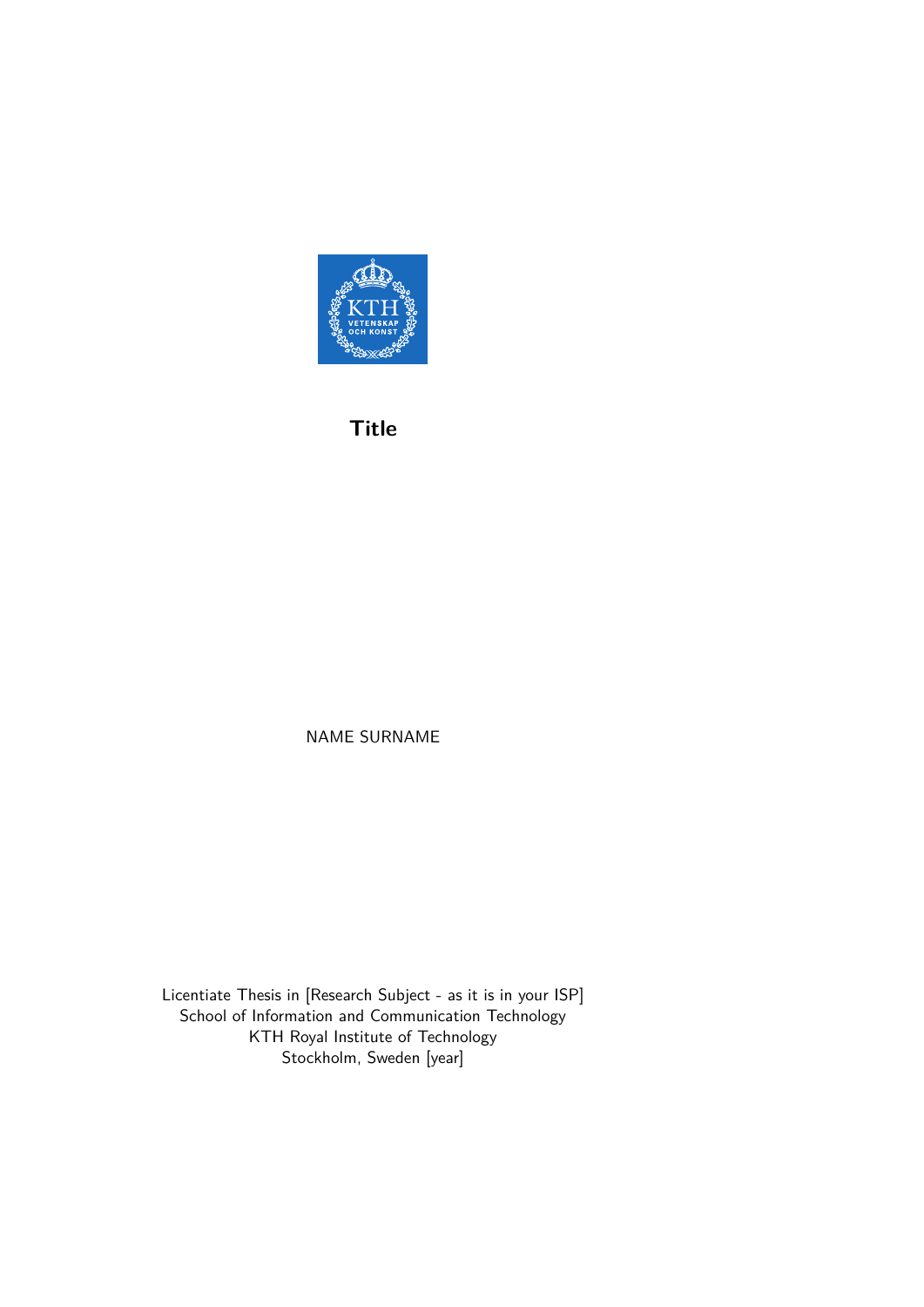KTH School of Information and Communication Technology SE-164 40 Kista SWEDEN

TRITA-ICT XXXX:XX ISBN XXX-XX-XXXX-XXX-X

Akademisk avhandling som med tillstånd av Kungl Tekniska högskolan framlägges till offentlig granskning för avläggande av licentiatexamen i [ämne/subject] [veckodag/weekday] den [dag/day] [månad/month] [år/year] klockan [tid/time] i [sal/hall], Electrum, Kungl Tekniska högskolan, Kistagången 16, Kista.

© Name Surname, [month] [year]

Tryck: Universitetsservice US AB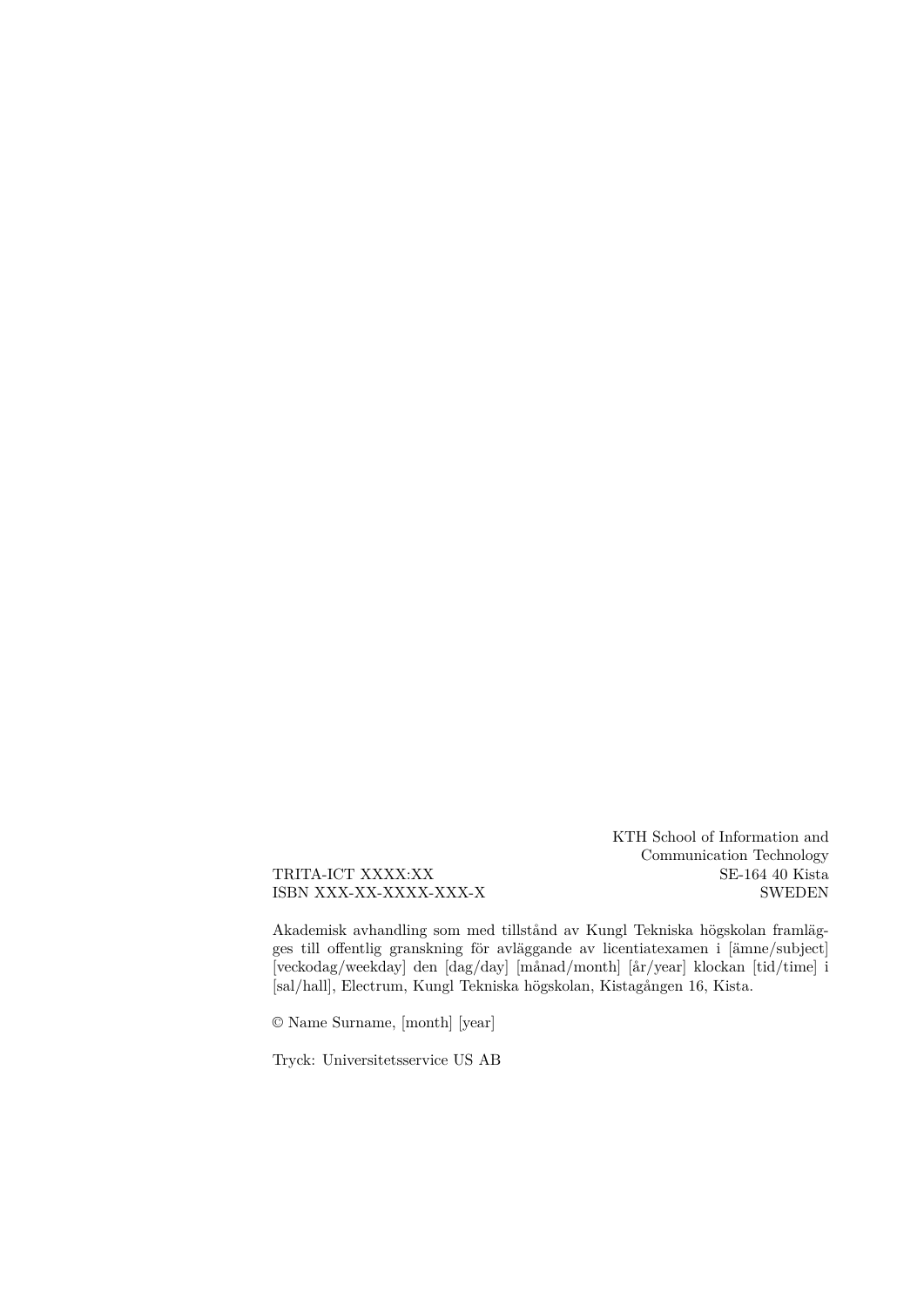**Abstract**

Write your abstract here... **Keywords:** Keyword1, keyword2, ... iii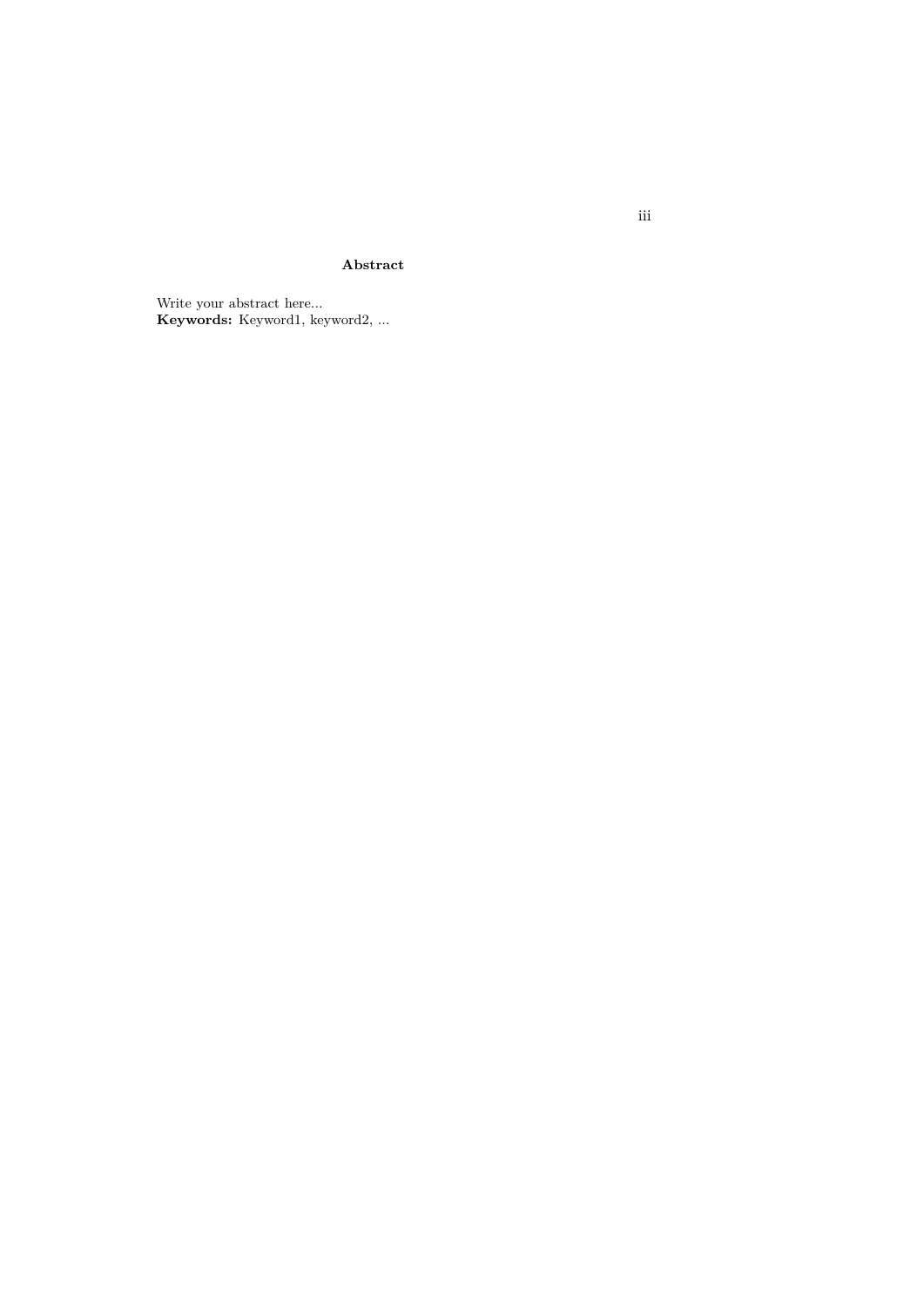#### **Sammanfattning**

Write your Swedish summary (popular description) here... **Keywords:** Keyword1, keyword2, ...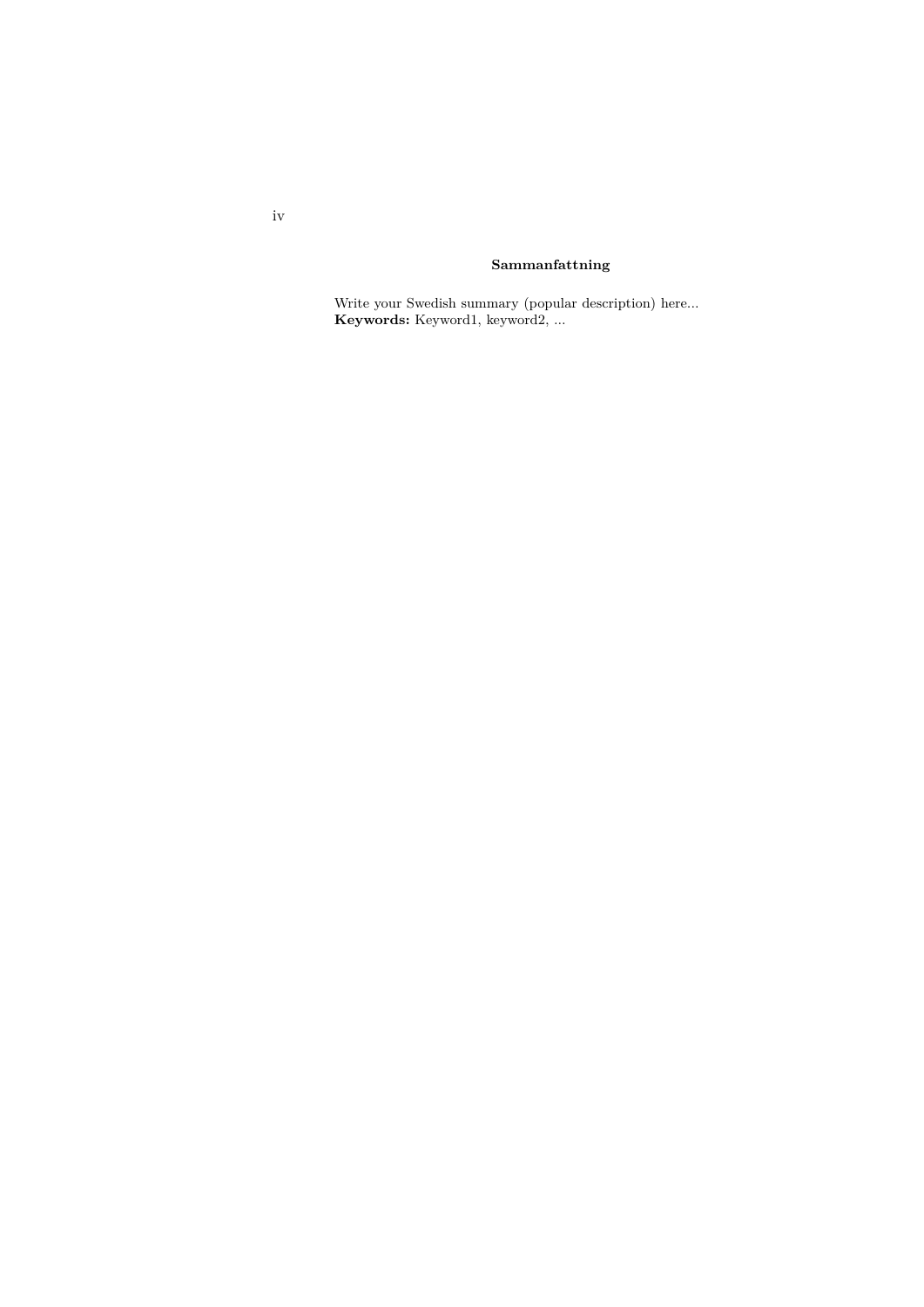#### **Acknowledgements**

Write your professional acknowledgements here...

Acknowledgements are used to thank all persons who have helped in carrying out the research and to the research organizations/institutions and/or companies for funding the research.

> *Name Surname,* Place, Date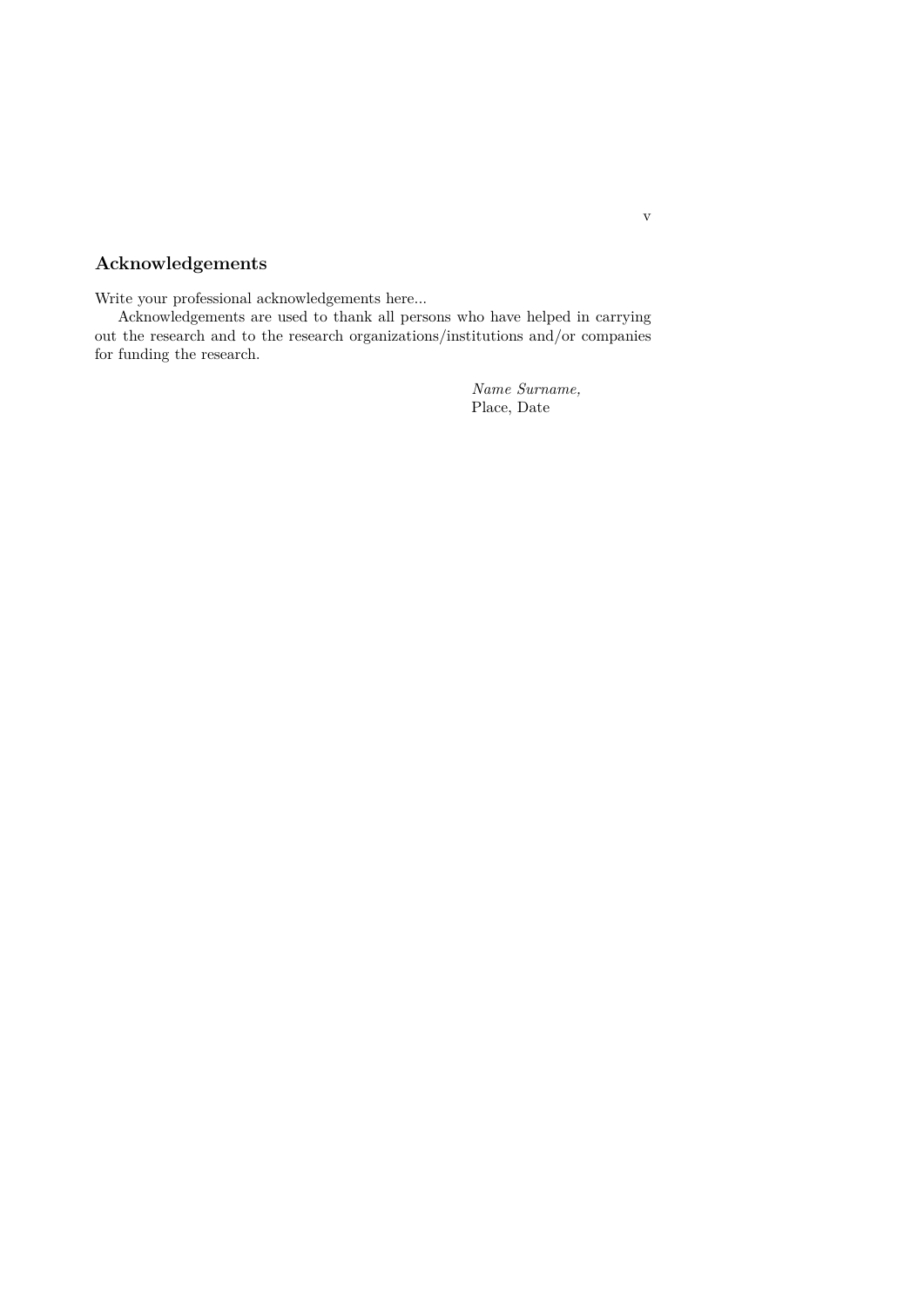# **Contents (suggestion)**

|                | Note:<br>It is not allowed to "copy and paste" from your papers to your                                                                                                                                                                                                                                                                                   |                                                                      |
|----------------|-----------------------------------------------------------------------------------------------------------------------------------------------------------------------------------------------------------------------------------------------------------------------------------------------------------------------------------------------------------|----------------------------------------------------------------------|
|                | dissertation.                                                                                                                                                                                                                                                                                                                                             | title-1                                                              |
|                | Contents (suggestion)                                                                                                                                                                                                                                                                                                                                     | vi                                                                   |
|                | List of Figures                                                                                                                                                                                                                                                                                                                                           | viii                                                                 |
|                | List of Tables                                                                                                                                                                                                                                                                                                                                            | ix                                                                   |
|                | List of Acronyms                                                                                                                                                                                                                                                                                                                                          | xi                                                                   |
| 1.<br>$\bf{2}$ | Introduction<br>1.1<br>1.2<br>Motivation<br>Research Objectives/Research Questions, Research Methodology<br>1.3<br>Research Contributions $\ldots$ , $\ldots$ , $\ldots$ , $\ldots$ , $\ldots$ , $\ldots$ , $\ldots$<br>1.4<br>$1.5\,$<br>Chapter covering the theoretical background and scientific con-<br>tributions<br>2.1<br>Section 1<br>2.2<br>2.3 | 1<br>1<br>$\mathbf{1}$<br>1<br>1<br>$\mathbf{1}$<br>3<br>3<br>3<br>3 |
| 3              | Chapter<br>Section 1 $\ldots \ldots \ldots \ldots \ldots \ldots \ldots \ldots \ldots \ldots \ldots$<br>3.1<br>3.2                                                                                                                                                                                                                                         | 5<br>5<br>5                                                          |
| 4              | Chapter<br>4.1<br>4.2                                                                                                                                                                                                                                                                                                                                     | 7<br>7<br>7                                                          |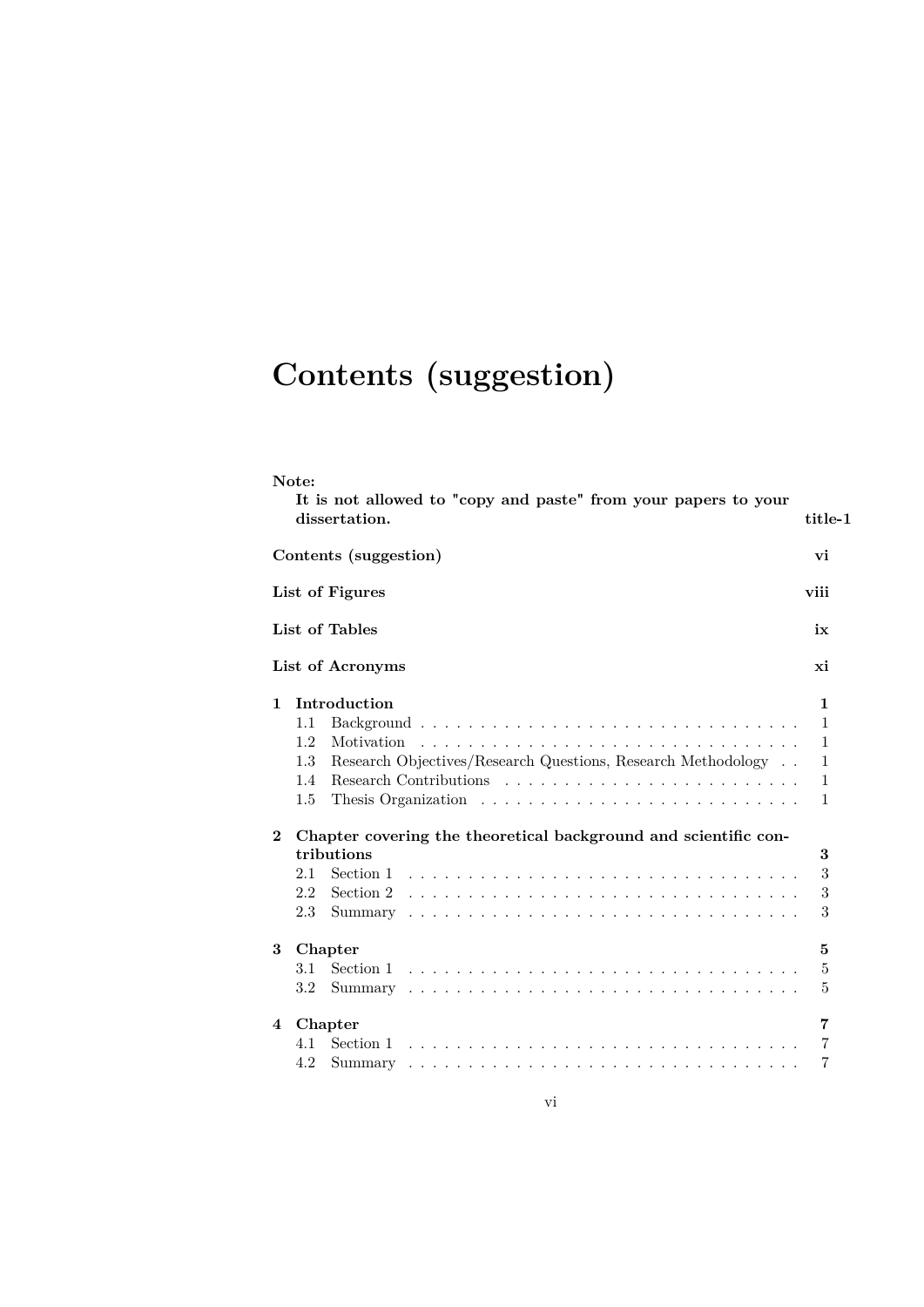| CONTENTS (SUGGESTION)                                                                                                                             | vii |
|---------------------------------------------------------------------------------------------------------------------------------------------------|-----|
| Conclusion and Future Work<br>5.                                                                                                                  | 9   |
| <b>Bibliography</b>                                                                                                                               | 11  |
| Summary of the appended papers (only for the collection of papers<br>thesis)                                                                      | 11  |
| Appended Papers (only for the collection of papers thesis), for<br>which you need to request copyright for reprinting them in the<br>dissertation |     |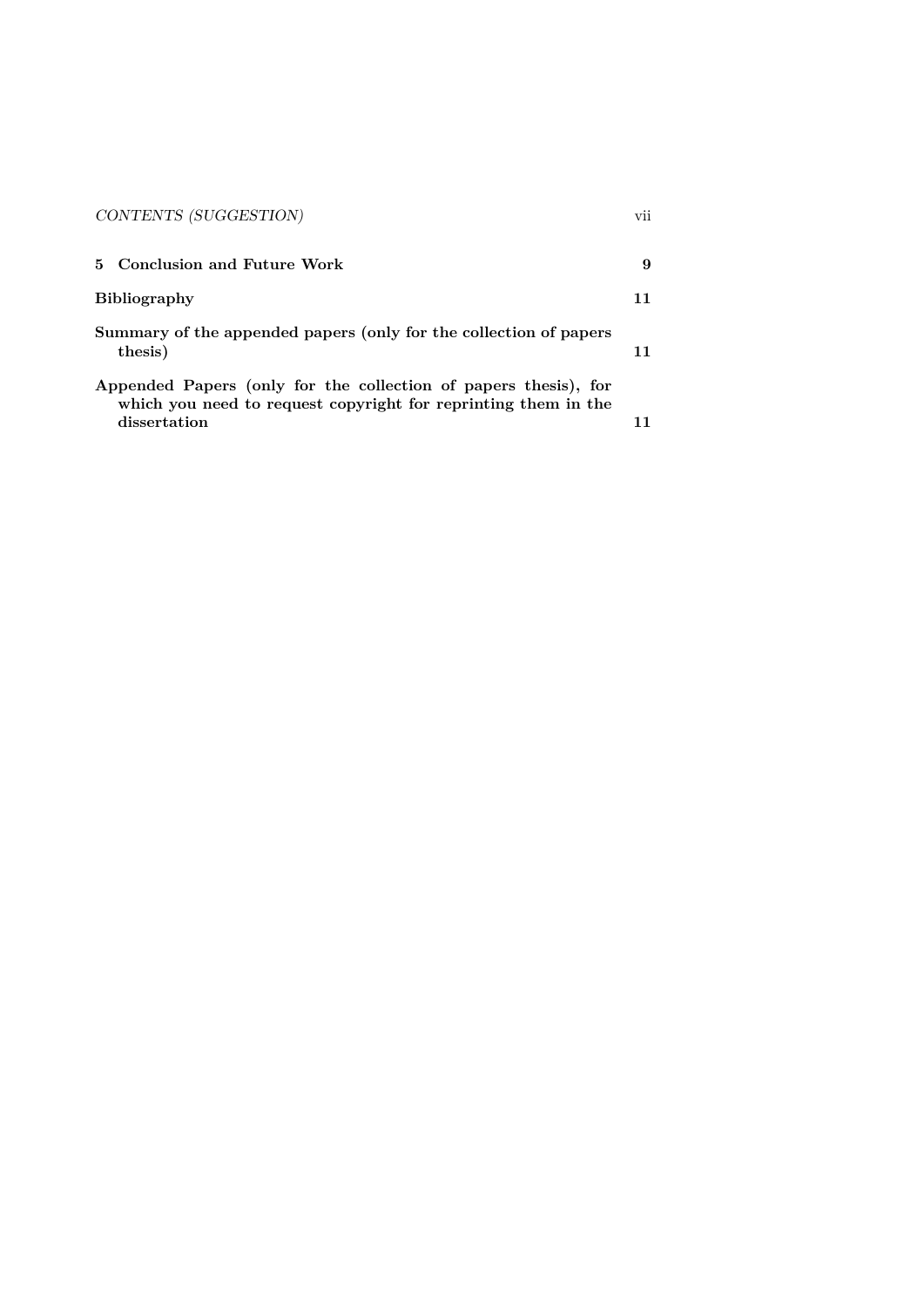# **List of Figures**

|--|--|--|--|--|--|--|--|--|--|--|--|--|--|--|--|--|--|--|--|--|--|--|--|--|--|--|--|--|--|--|--|--|--|--|--|--|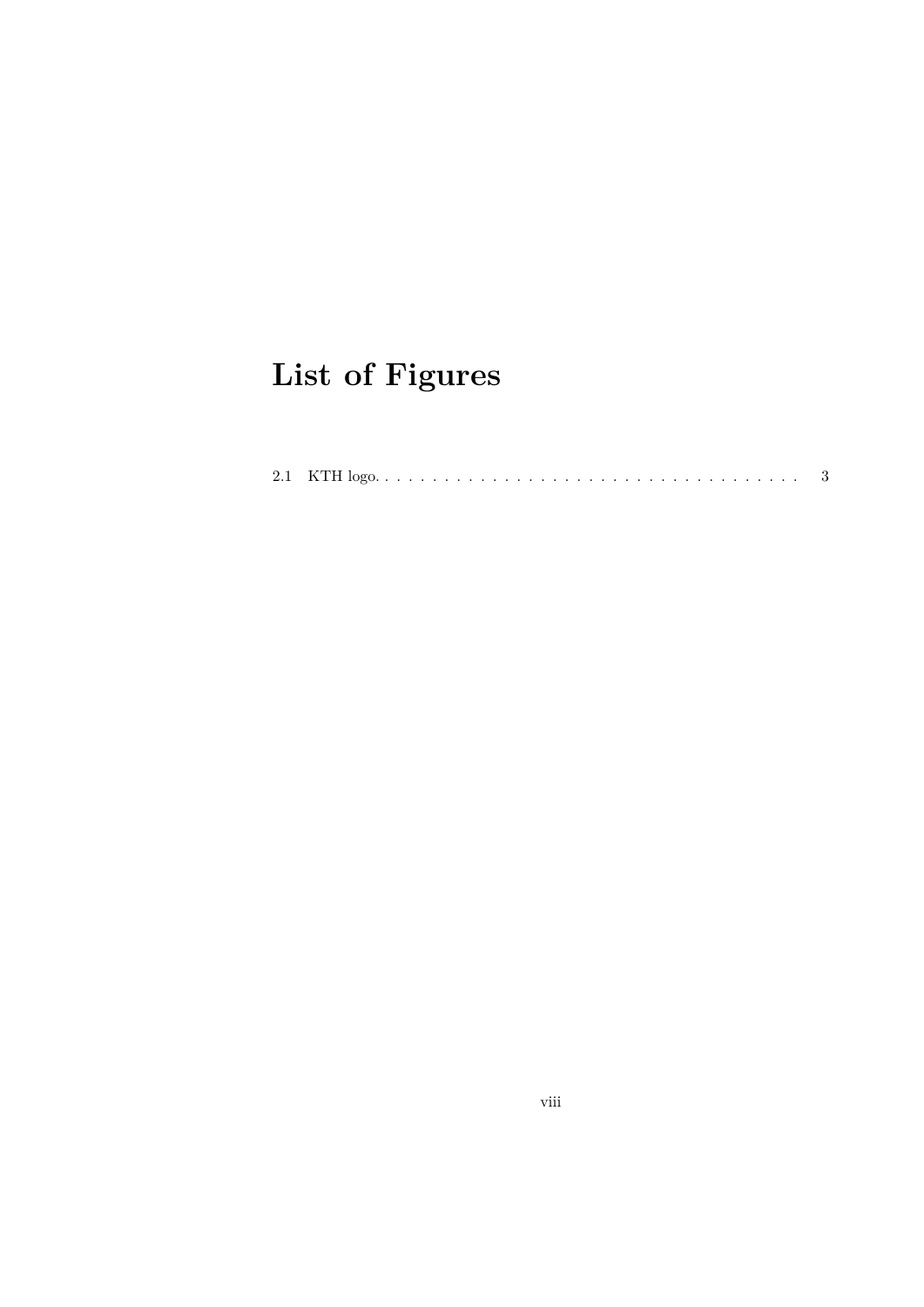## **List of Tables**

3.1 Comparison. . . . . . . . . . . . . . . . . . . . . . . . . . . . . . . . . . 5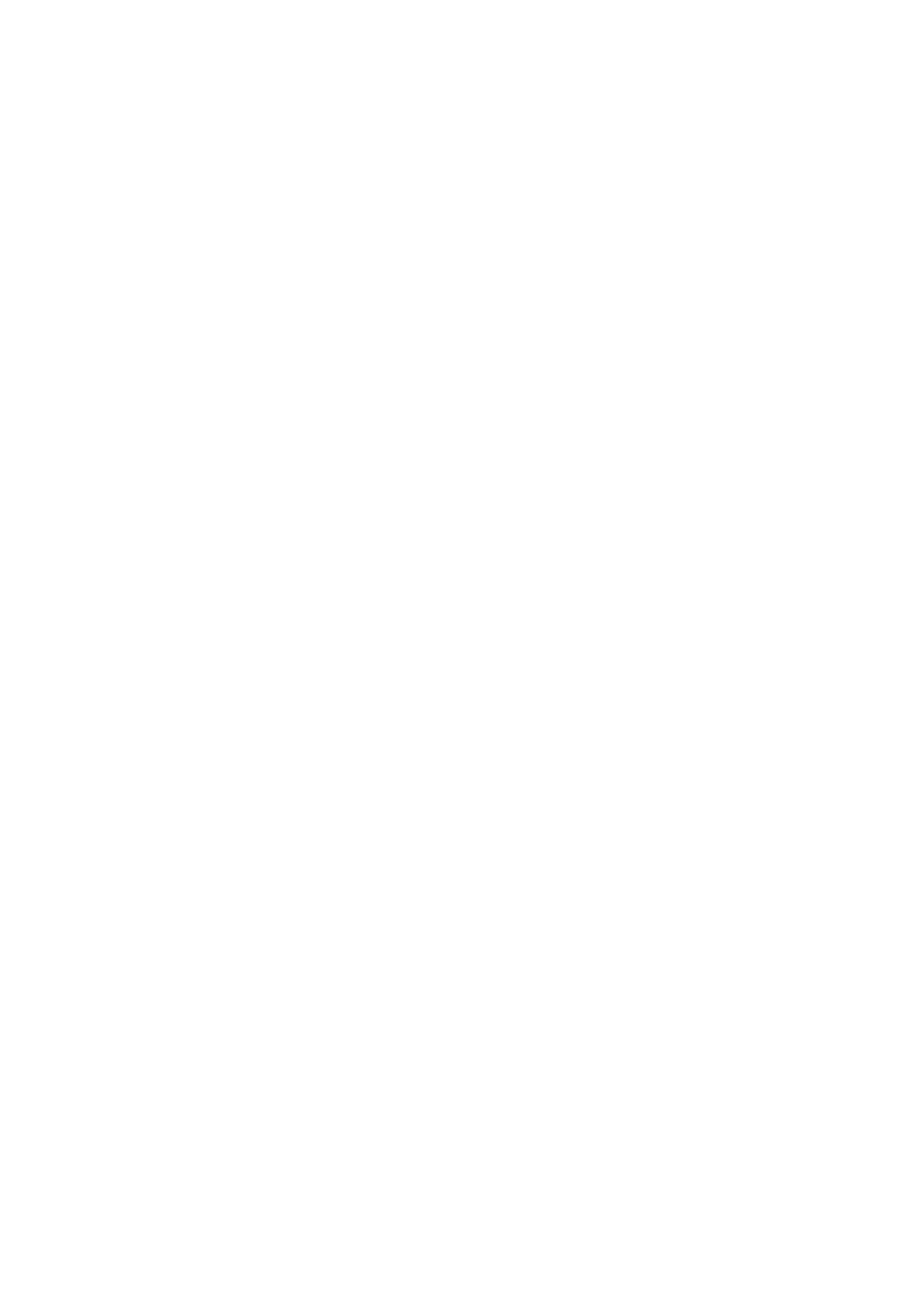# **List of Acronyms**

A1 Acronym1<br>A2 Acronym2 Acronym2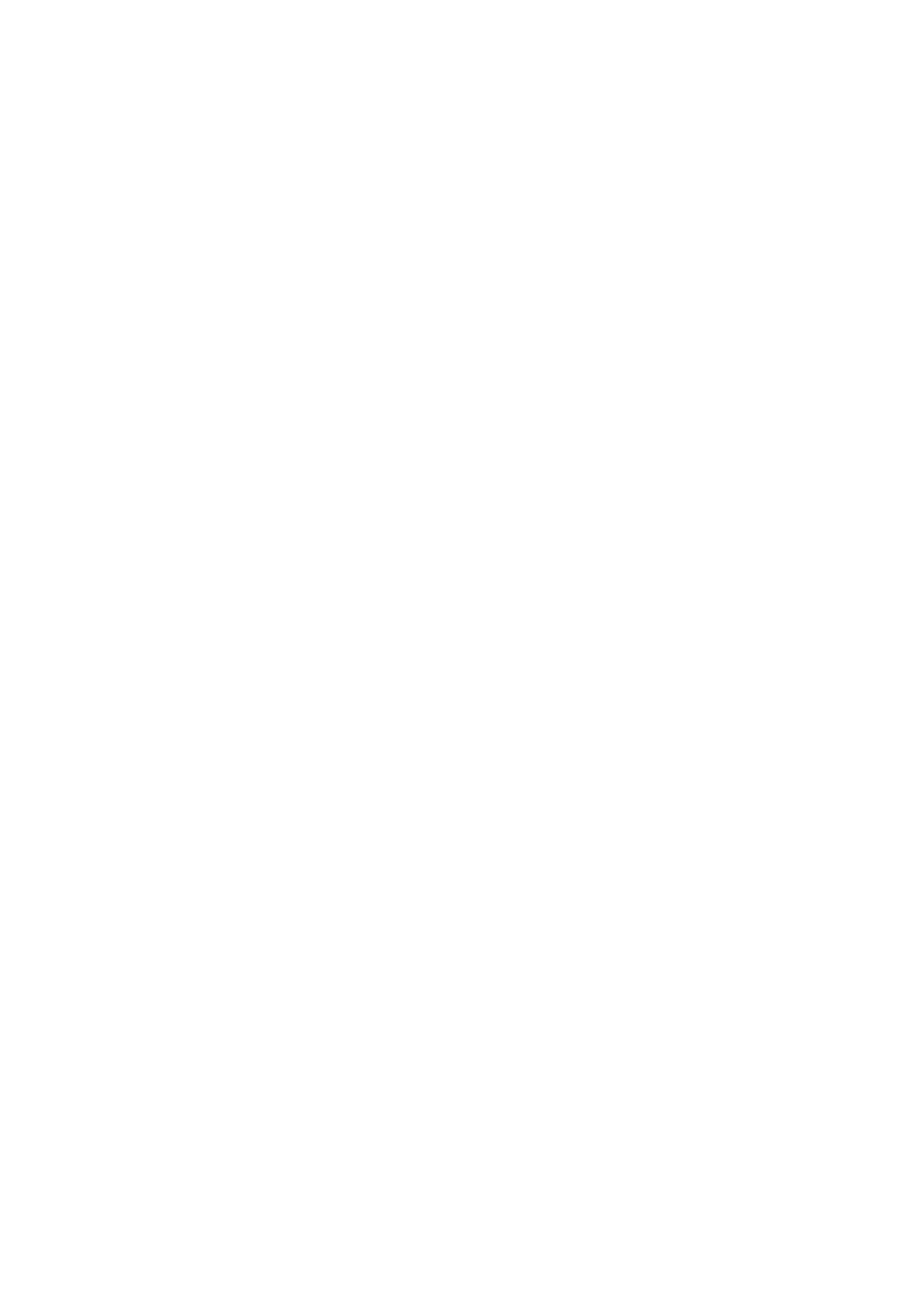### **Introduction**

Write a short introduction here...

#### **1.1 Background**

Write here...

#### **1.2 Motivation**

Write here...

#### **1.3 Research Objectives/Research Questions, Research Methodology**

Write here...

#### **1.4 Research Contributions**

Write here...

#### **1.5 Thesis Organization**

This thesis is organized in four chapters as follows:

- $\bullet$  Chapter 1  $\ldots$
- $\bullet$  Chapter 2  $\ldots$
- $\bullet$  Chapter 3  $\ldots$
- $\bullet$  Chapter 4  $\ldots$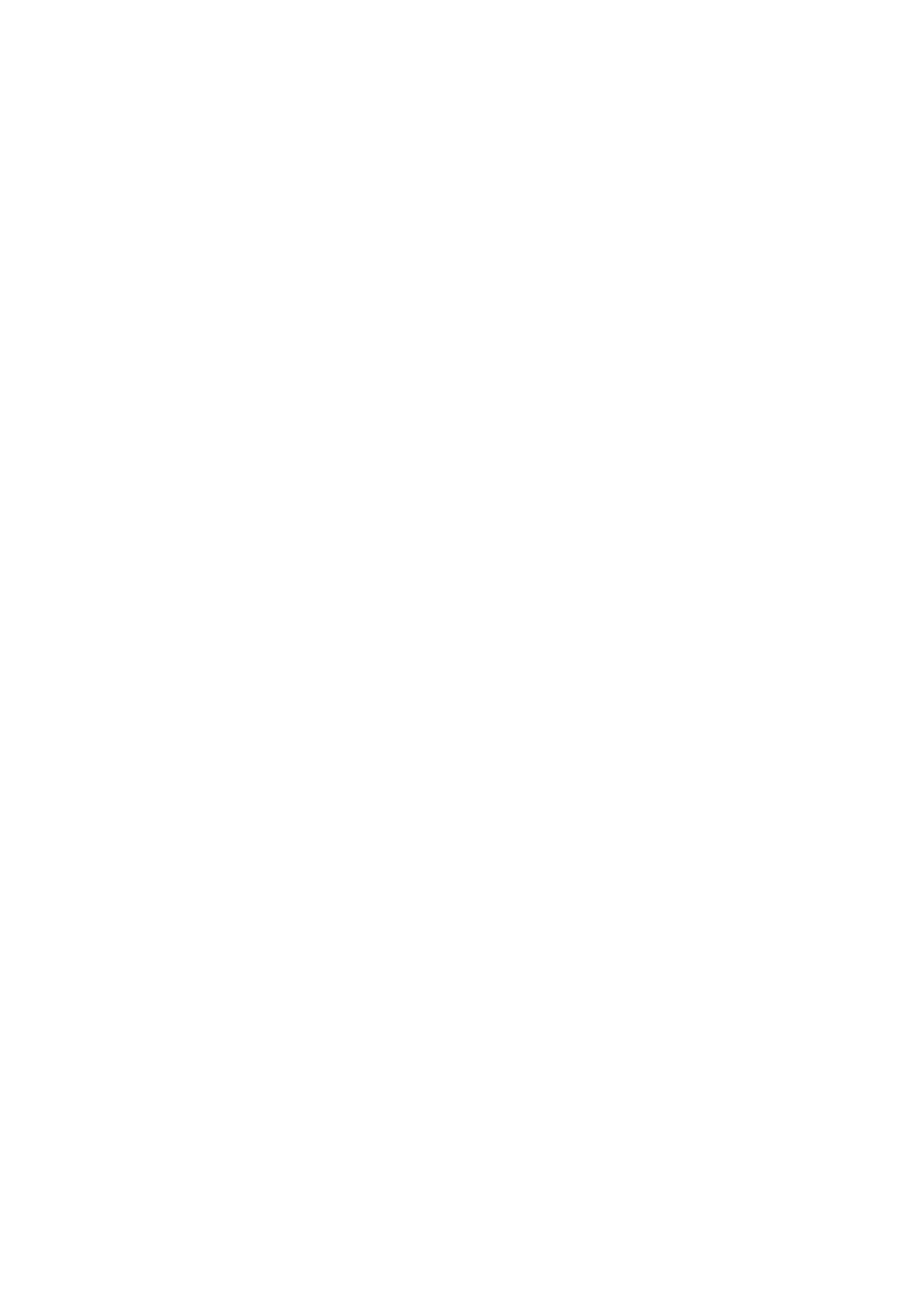### **Chapter covering the theoretical background and scientific contributions**

#### **2.1 Section 1**

Write here...

#### **2.2 Section 2**

Write here...

#### **2.3 Summary**

Write here...



Figure 2.1: KTH logo.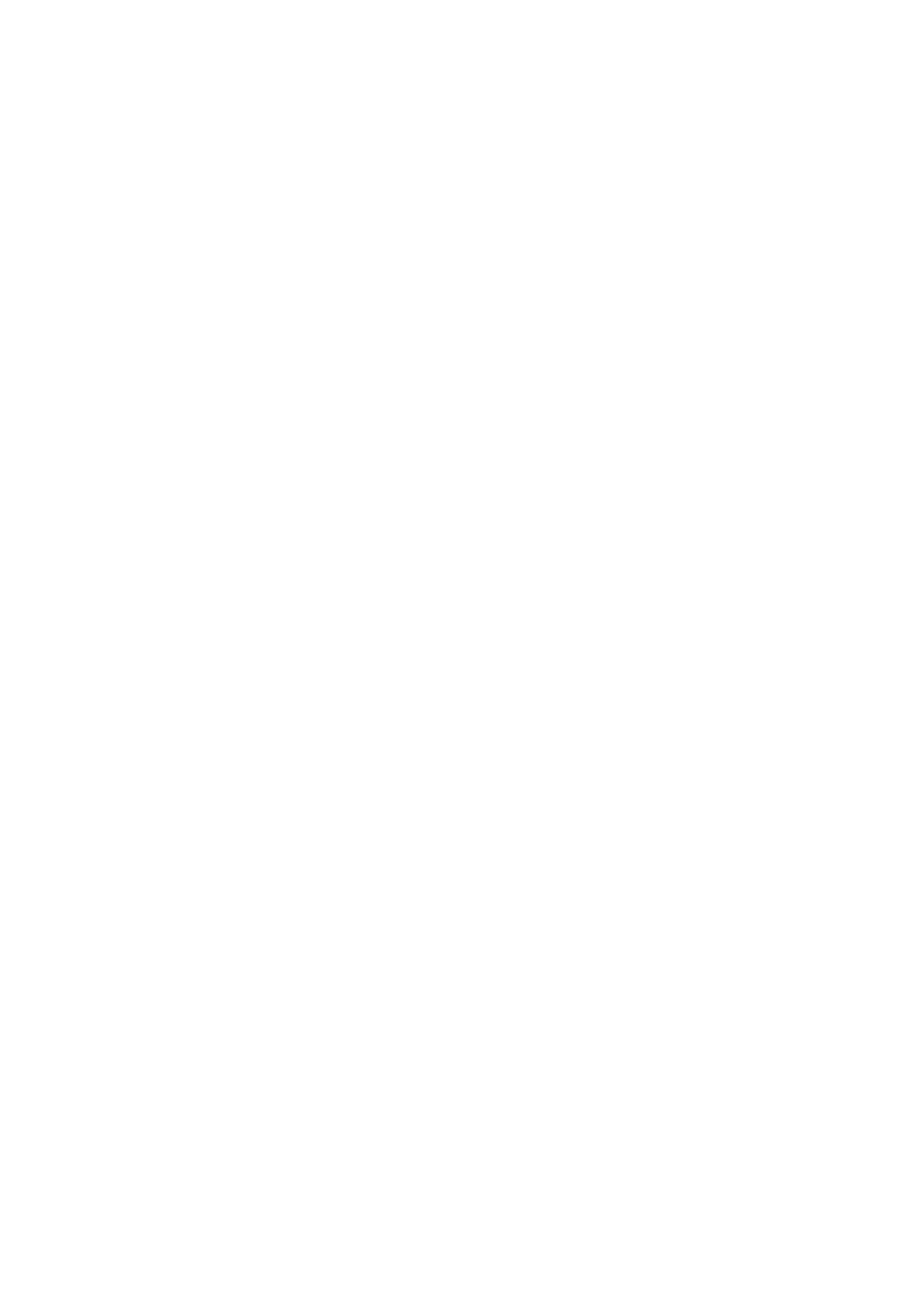## **Chapter**

#### **3.1 Section 1**

Write here...

#### **3.2 Summary**

Write here...

Table 3.1: Comparison.

|           | Something | Something |  |  |  |  |  |  |
|-----------|-----------|-----------|--|--|--|--|--|--|
|           | Something | Something |  |  |  |  |  |  |
| Something |           |           |  |  |  |  |  |  |
| Something |           |           |  |  |  |  |  |  |
| Something |           |           |  |  |  |  |  |  |
| Something |           |           |  |  |  |  |  |  |
| Something |           |           |  |  |  |  |  |  |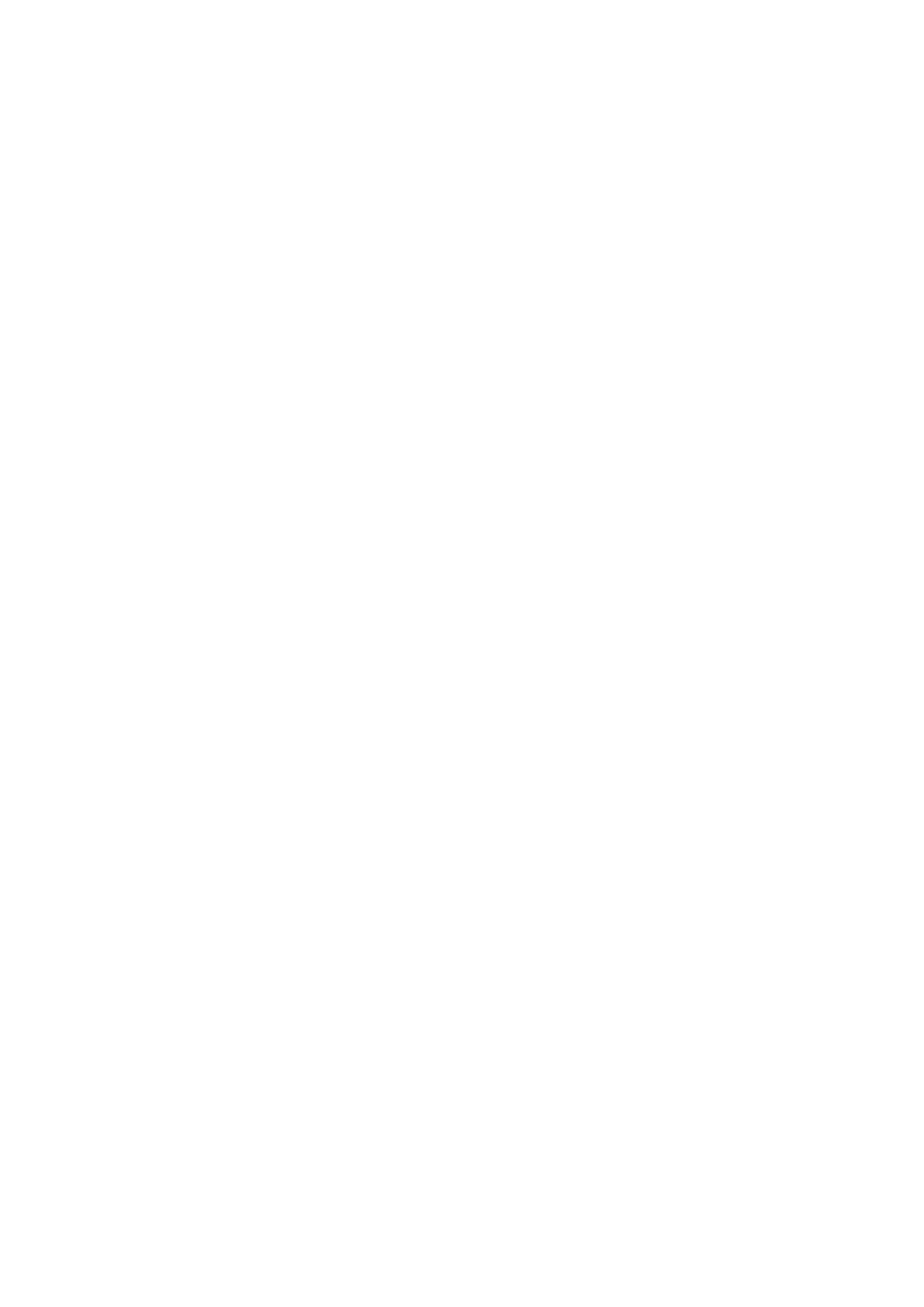## **Chapter**

#### **4.1 Section 1**

Write here...

#### **4.2 Summary**

Write here...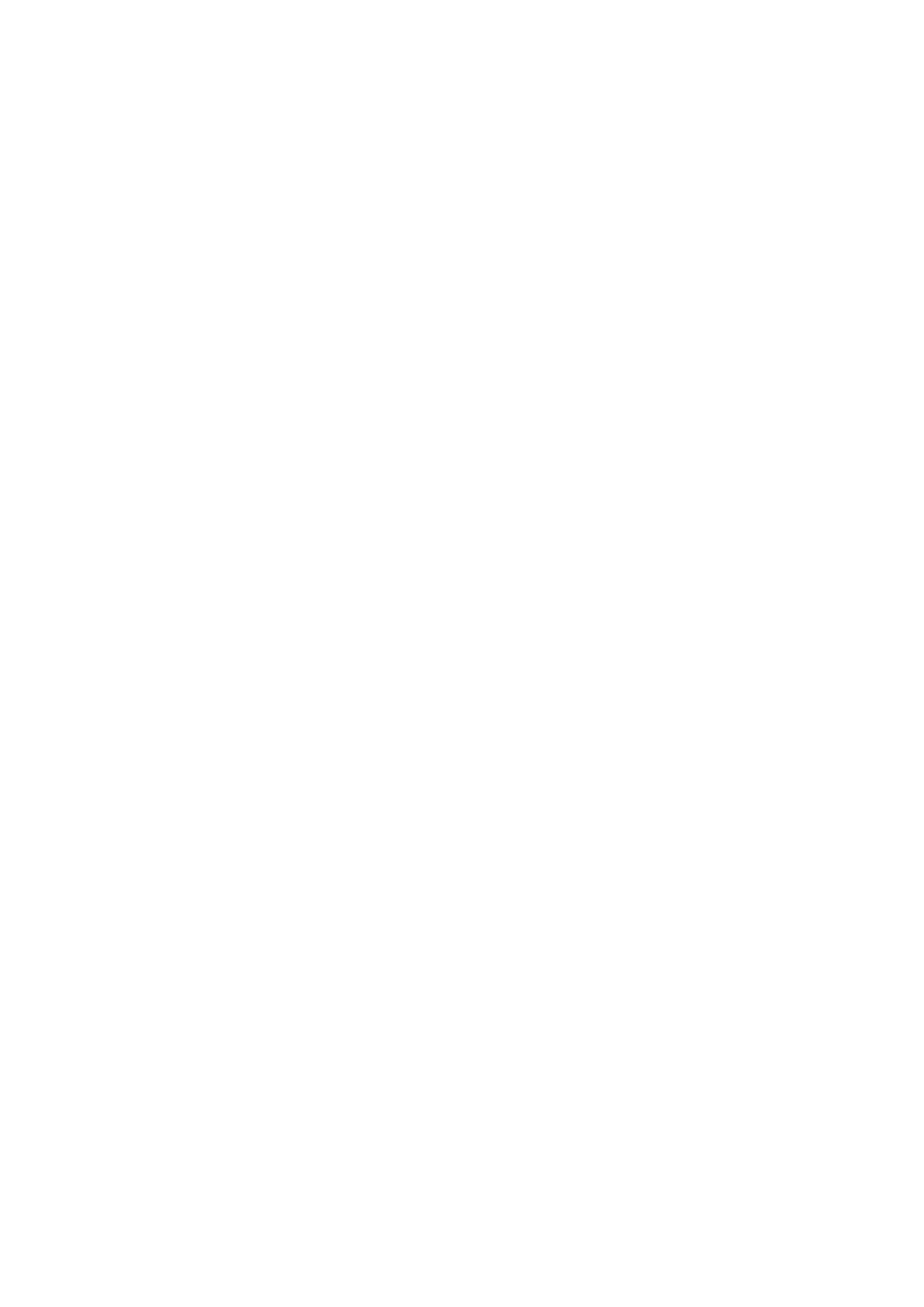## **Conclusion and Future Work**

Write your conclusion here...